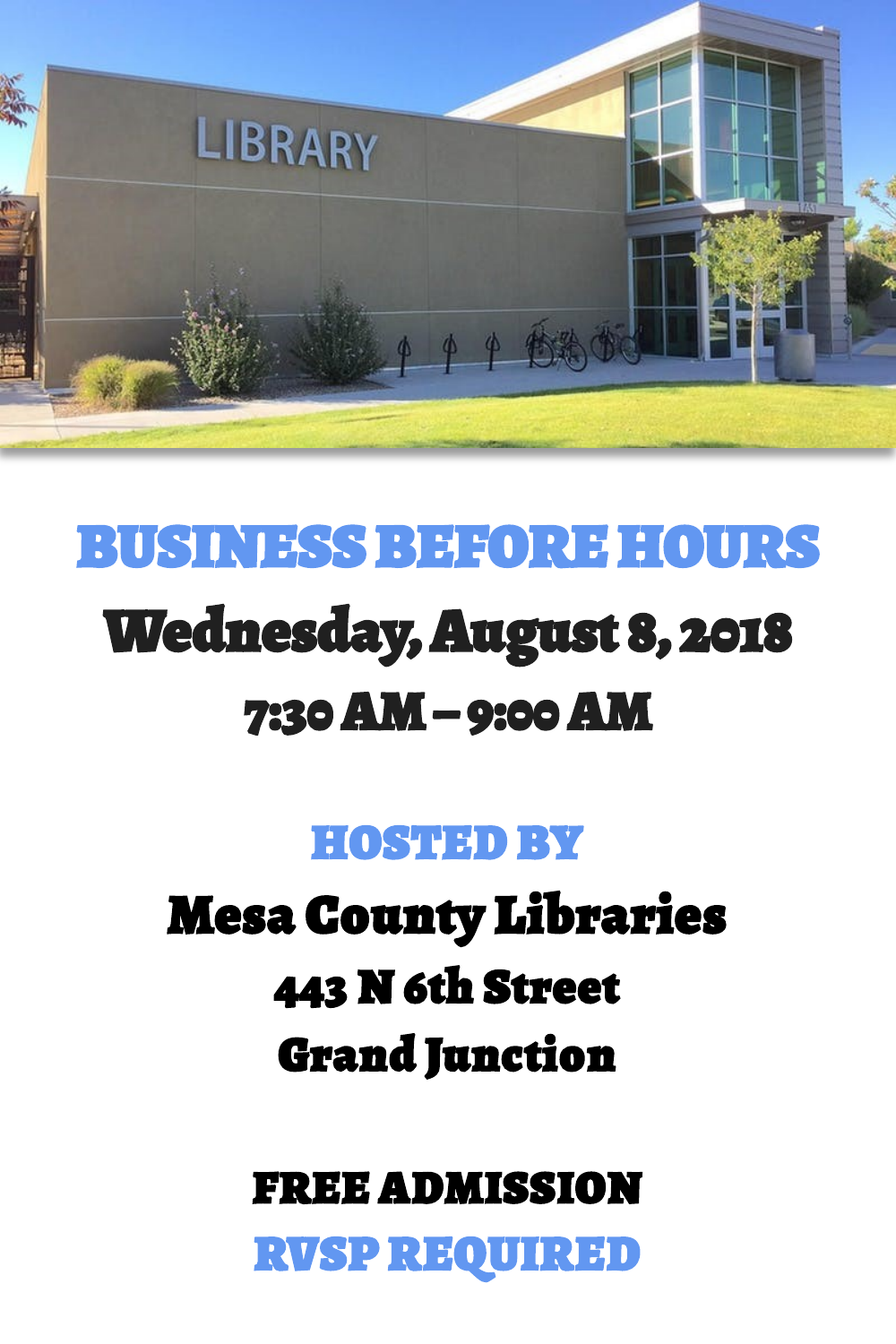## **WCLCC Annual Membership Meeting Wednesday, January 17th at 4:30 PM**



### **Join your fellow members for 2018 WCLCC Board elections, committee reports, and discussion**

#### **FREE ADMISSION • LIGHT REFRESHMENTS PROVIDED**

**Basil T. Knight Center 596 North Westgate Drive Grand Junction** 

*For more information, contact info@wclatinochamber.org* 

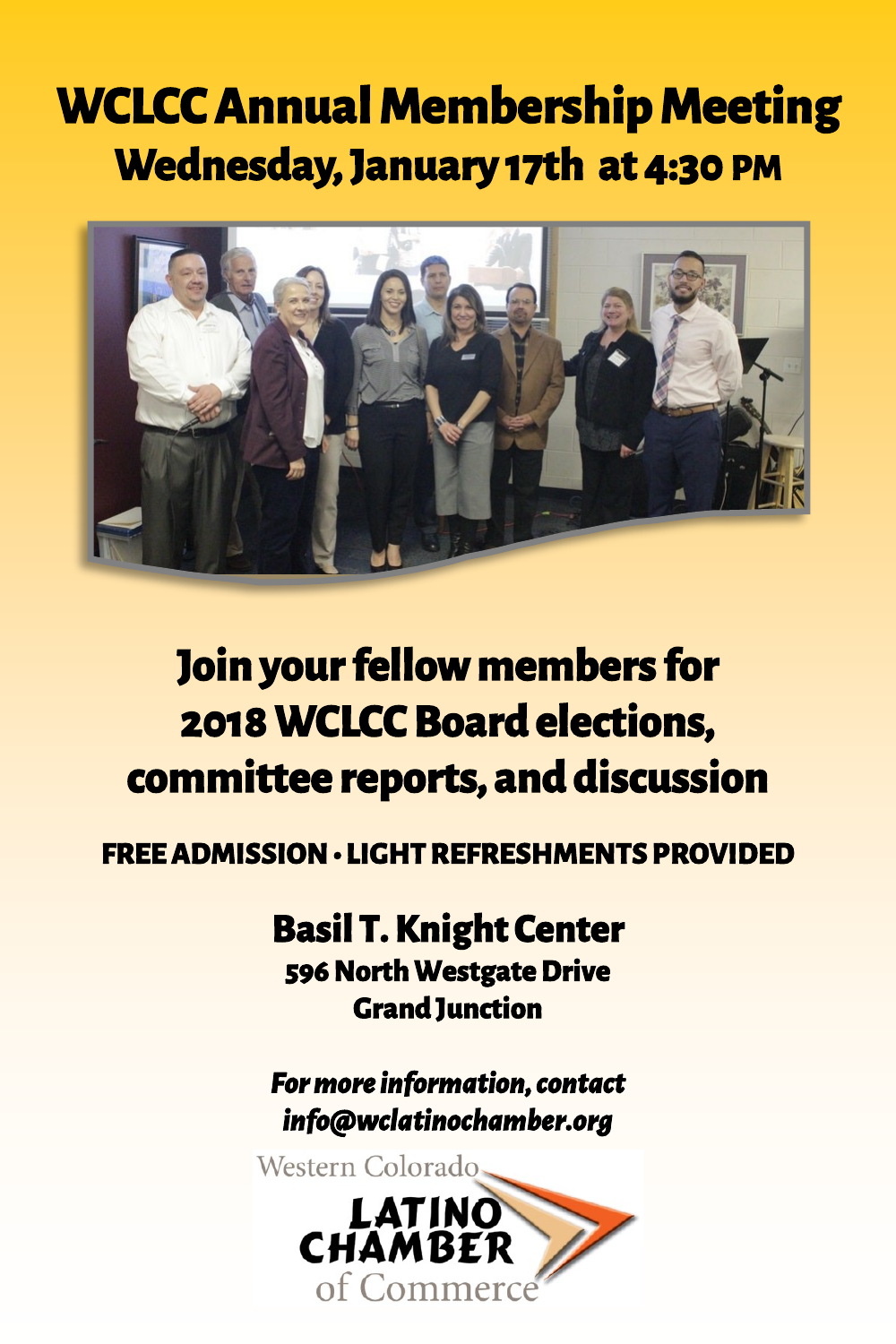#### Western Colorado Latino Chamber of Commerce 2017 Hispanic Heritage Month



Presentation by LUIS BENITEZ the 1st Director for the Outdoor Recreation Industry Office for the State of Colorado

- When: **Monday, September 25, 2017**  11:30 am to 1:00 pm
- Where: **Redlands Mesa Golf Course Clubhouse** 2325 West Ridges Boulevard Grand Junction, CO 81507
	- Cost: **\$25.00** (includes lunch buffet)

Info: Annalisa Pearson | 970.243.5242

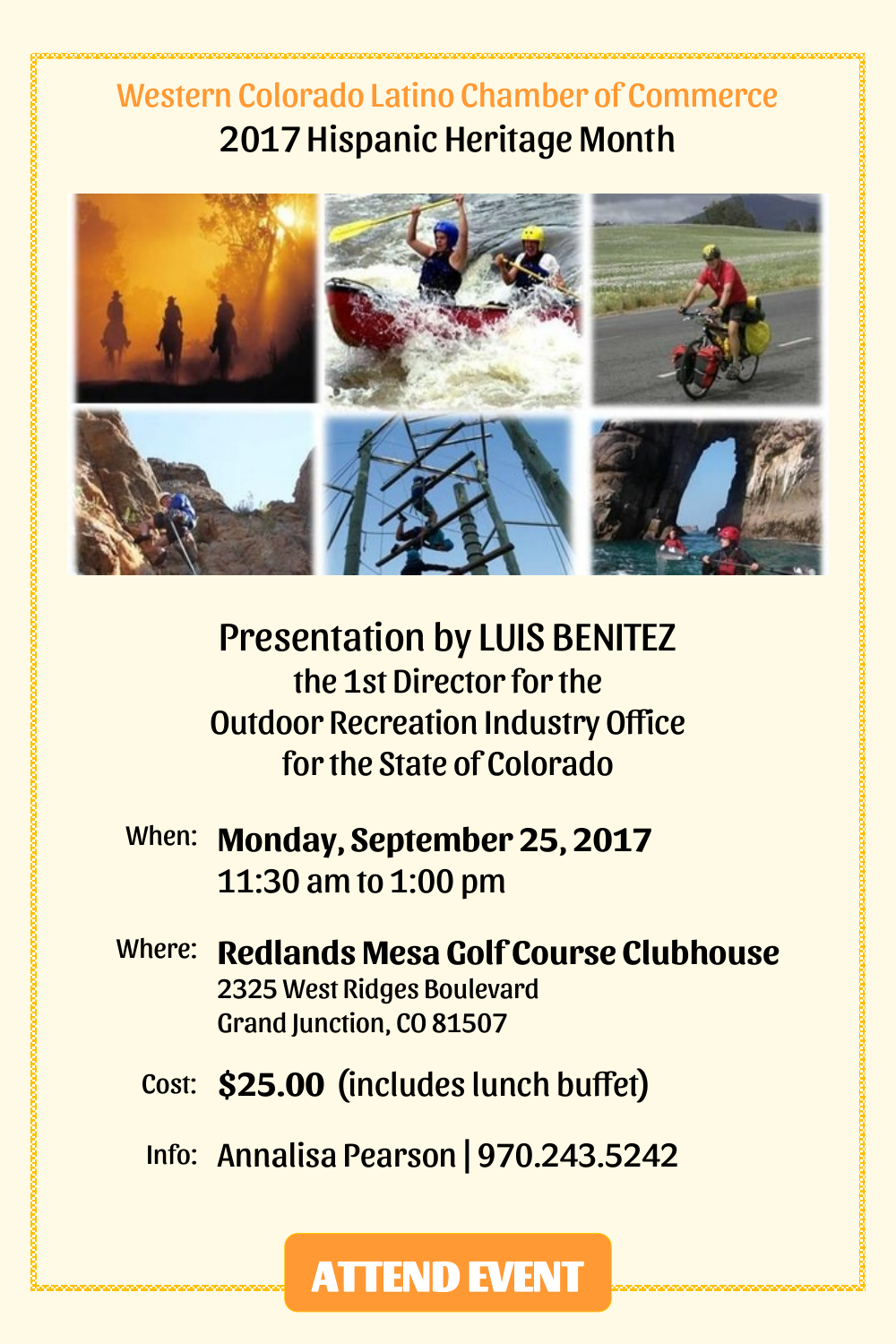# SBA Luncheon with Frances Padilla



## **Wednesday, August 23rd**  Lincoln Park Tower Hospitality Suite  $11:30$  AM –  $1:00$  PM

# LEARN MORE